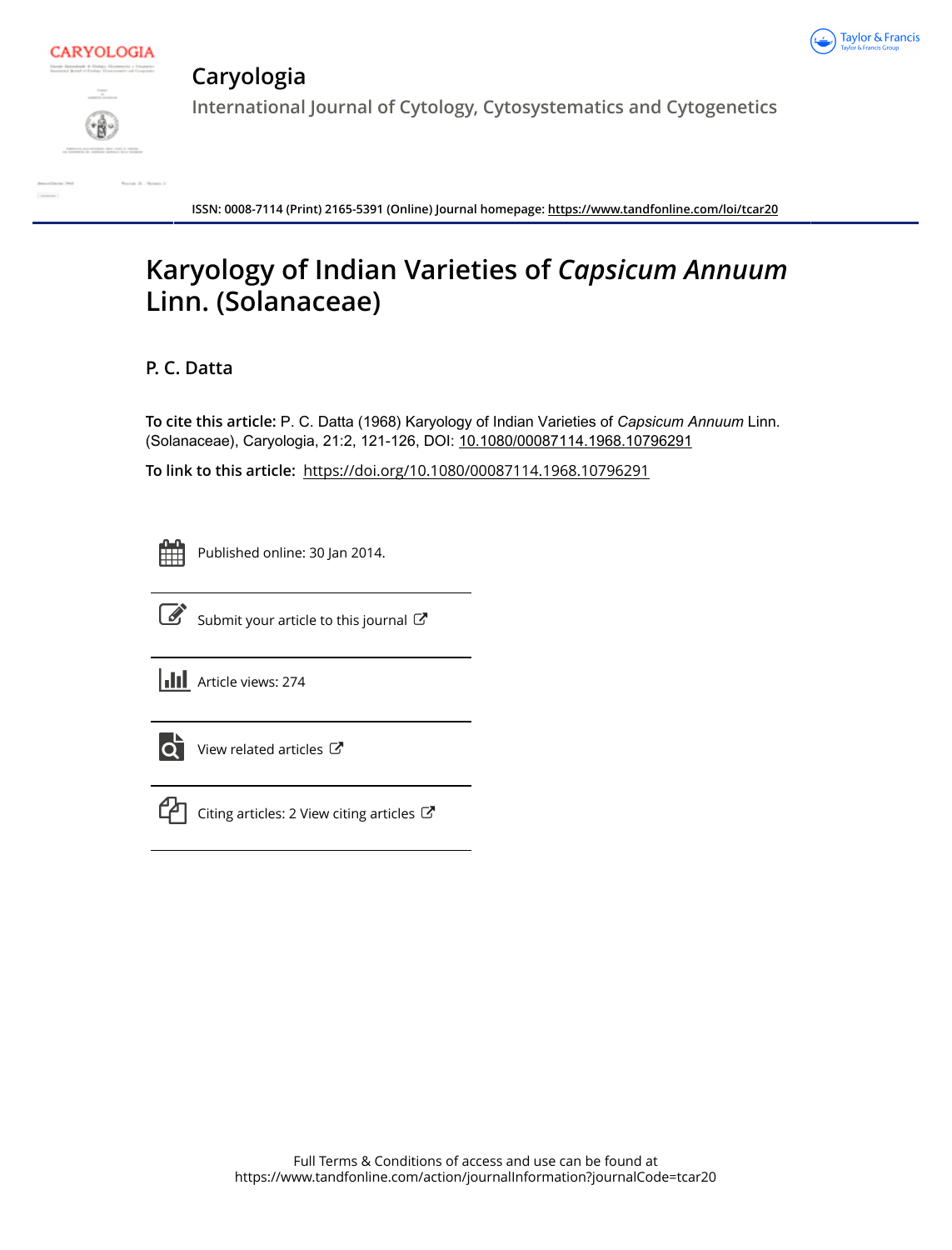## KARYOLOGY OF INDIAN VARIETIES OF *CAPSICUM ANNUUM* LINN. (SOLANACEAE)

## P. C. DATTA

Department of Botany, Calcutta University, Calcutta-19, India.

*Received:* 15th *April 1967* 

Most of the Indian authors have classified Indian *Capsicum* into two species, C. *annuum* Linn. and C. *frutescens* Linn. (HAINES 1922, PRAIN 1903, RICHHARIA 1957, CHOPRA *et all955,* WETH. IND. 1950). The common Indian varieties of C. *annuum* are: Var. *acuminata* Fingh., Var. *grossum*  Sendt., Var. *longum* Sendt., Var. *conoides* Irish. and Var. *cerasiforme* Irish. (WETH. IND. 1950).

Discrete cytological investigations are found in records. A comparative study of the karyotypes of all common varieties and forms has been attempted here.

## MATERIALS AND METHODS

The varieties of *Capsicum annuum* Linn. included in the present investigation are: (1) Var. *acuminatum* Fingh. (2) Var. *conoides* Irish. -conical form. (3) Var. *conoides* Irish. oblong conical form. (4) Var. *cerasiforme* Irish. (5) Var. *longum*  Sendt. - a very long form. (6) Var. *grossum* Sendt. - « Californian Wonder » (hort.). (7) Var. *grossum* Sendt. - «Ruby King» (hort.). (8) Var. *grossum* Sendt. - «Elephant's Trunk» (hort.). (9) Var. *grossum* Sendt. - «Chinese Giant» (hort.).

For the study of somatic chromosomes from root-tips the aceto-orcein-HCL technique after pretreatment with aesculin (SHARMA and SARKAR, 1955) was followed.

Observations were made under oil immersion lens. Figures were drawn with camera lucida at a magnification of 2500 approximately.

### RESULTS AND CONCLUSIONS

Chromosomes of the varieties vary in number and length, as well as in the position and number of secondary constrictions. The important features have been summarized in Table I.

121] [Caryologia, Vol. 21, n. 2, 1968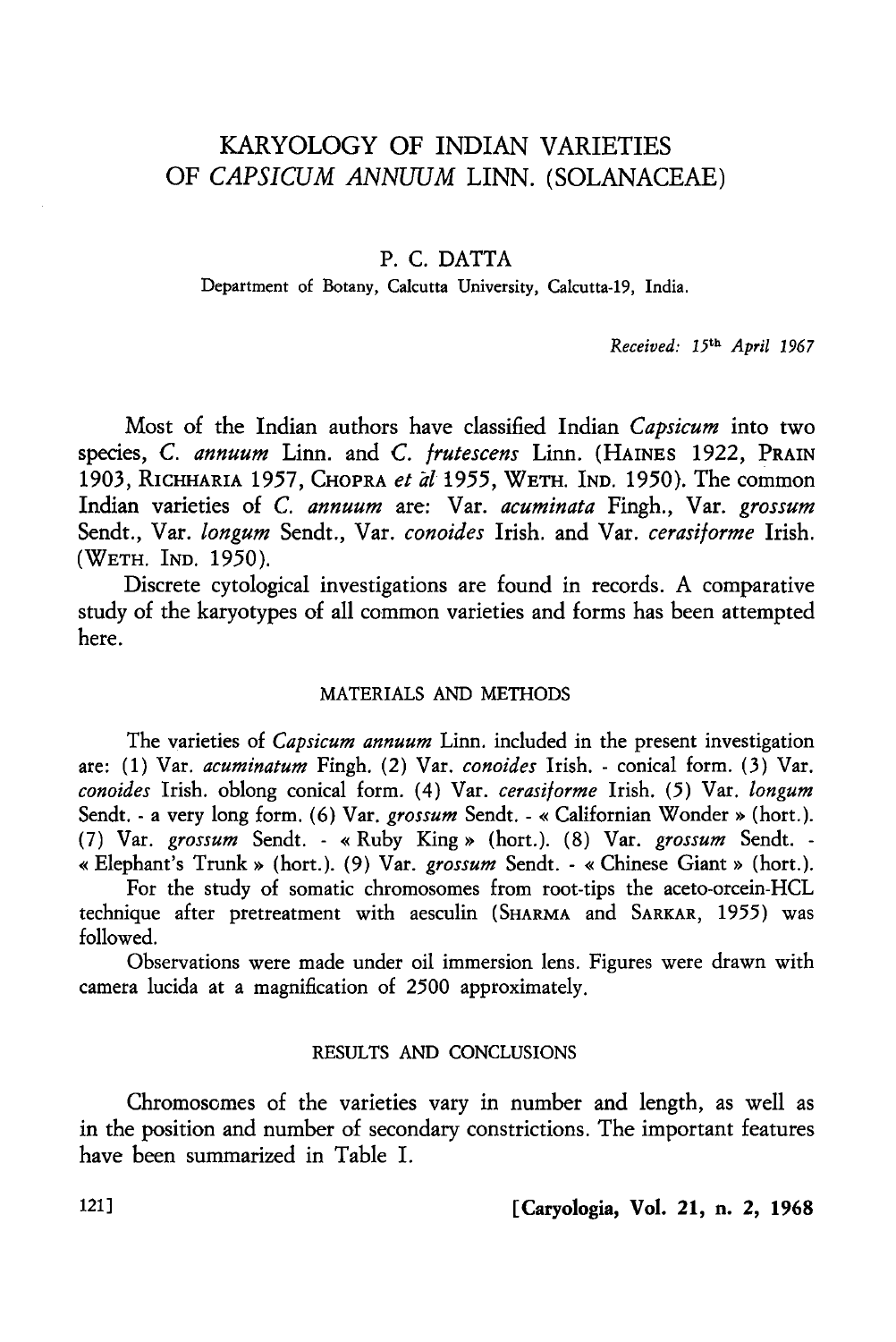| -- | __ |
|----|----|
|----|----|

| Varieties                                                                                                    | 2n | chromosome<br>length (n), $\mu$ | Position of<br>Pr. constrics.    | No. of chr. with<br>sec. constrics. $(2n)$ |
|--------------------------------------------------------------------------------------------------------------|----|---------------------------------|----------------------------------|--------------------------------------------|
| acuminatum                                                                                                   | 24 | 83.20                           | M, S (nearly<br>ST in one pair)  | 10                                         |
| conoides - conical                                                                                           | 24 | 73.60                           | M, S (nearly<br>ST in one pair)  | 4                                          |
| <i>conoides</i> - oblong - conical                                                                           | 36 | 65.00                           | M, S (nearly<br>ST in one pair)  | 4                                          |
| cerasiforme                                                                                                  | 24 | 71.00                           | M, S (nearly<br>ST in two pairs) | 8                                          |
| longum                                                                                                       | 24 | 30.00                           | M. S.                            | 4                                          |
| grossum - « Californian<br>Wonder »                                                                          | 24 | 62.75                           | M, S.                            | 6                                          |
| <i>grossum</i> - » Ruby King »                                                                               | 36 | 53.40                           | M, S.                            | 6                                          |
| grossum -<br>« Elephant's Trunk »                                                                            | 36 | 73.75                           | M, S, nearly<br>ST               | 10<br>(including 2 sup.)                   |
| grossum - « Chinese Giant »                                                                                  | 48 | 104.75                          | M, S, nearly<br>SŤ               | 22<br>(including 4 sup.)                   |
| $M =$ median; $S =$ submedian; $ST =$ subterminal;<br>$Sup. =$ Chromosomes with supernumerary constrictions. |    |                                 |                                  |                                            |

| $acumination(2n=24)$                                                                           |
|------------------------------------------------------------------------------------------------|
| Conoides.conical(2n=24)<br>conoides, oblong conical(2n=36)                                     |
| cerasiforme(2n=24)                                                                             |
| grossum, Cali.Wond (2n = 24)<br>  grossum, Ele Trunk (2n=36)<br>  grossum, Ruby King (2n = 36) |
| $\frac{1}{2}$ (2n=48)<br>Ch. Giant (2n=48)                                                     |
| $longum(2n=24)$                                                                                |

Fig. 1. - Histogram showing total haploid chromatin length of different varieties and forms of *Capsicum annuum.*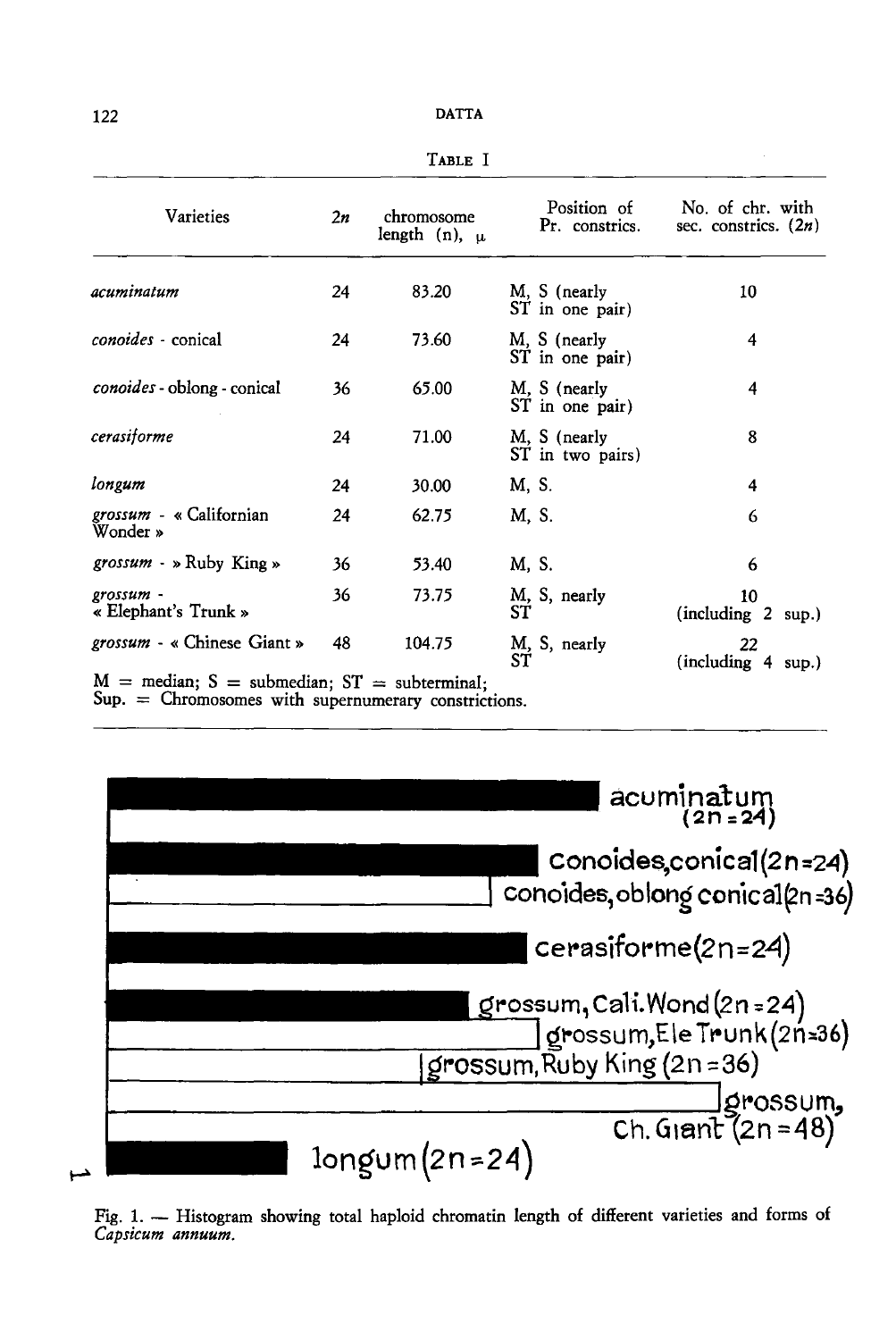On the basis of the relative size, and of the position of primary and secondary constrictions, the chromosomes found here may be classified into 12 distinct types. Fig. 2 clearly represents them.

The chromosome types found in different species are:

- Var. *acuminatum* Fingh: (2n=24) 2C, 4D, 2F, 2G, 6H, 81. (Figs. 3 & 4).
- Var. *conoides* Irish. (conical): *(2n=24)* 2D, 2F, 4H, 141, *2].* (Figs. *5* & 6).
- Var. *conoides* Irish (oblong-conical): (2n=36) 2C, 2D, 16H, 121, *2],* 2K (Figs. 7 & 8).
- Var. *cerasiforme* Irish: *(2n=24)* 2C, 2D, 4F, 8H, 41, *4]* (Figs. 9 & 10).
- Var. *longum* Sendt.: *(2n=24)* 4D, 6H, 101, 4K. (Figs. 11 & 12).
- Var. *grossum* Sendt. «Californian Wonder»: *(2n=24)* 2B, 4D, 6H, 121. (Figs. 13 & 14).
- Var. *grossum* Sendt. «Ruby King.»: (2n=36) 4C, 2D, 10H, 181, 2L. (Figs.  $15 \& 16$ ).
- Var. *grossum* Sendt. « Elepthant's trunk»: (2n=36) 2B, 6D, 2S, 8H, 81, 4], 2K, 4L. (Figs. 17 & 18).
- Var. *grossum* Sendt. «Chinese giant»: (2n=48) 2A, 2B, 10C, 4D, 2S, 2G, 2H, 121, *6],* 2K, 4L. (Figs. 19 & 20).

Different chromosome number has been reported by different authors for this species e.g. *2n=24* (PAL *et al.* 1941, SINHA 1950, DIXIT 1931, RA-GHAVAN and VENKATASUBBAN 1940, BANERJI 1932),  $2n=36$  and 48 (PAI. *et al.* 1941 ). Reports on other species of *Capsicum* (vide DARLINGTON and WYLIE 1955) are also either 24 or 48 chromosomes  $(2n)$ . The present investigation also reveals the same numbers  $(2n=24, 36$  or 48). It is apparent therefore that the basic number for the species is 12, and polyploidy has played an important role in speciation and evolution of different varieties and forms.

In spite of the homogeneity in chromosome morphology, each variety or form is characterized by its own peculiarities in chromosome morphology.

These factors indicate clearly that structural changes of chromosomes have no doubt played an important role in the evolution of the varieties. An examination of the histogram (Fig. 1) also brings out the fact that the multiplication of chromosome number is not correlated to the increase in chromatin length. This proves that the evolution has not been brought about by simple polyploidy, but also by alteration of chromosome length by deletion, fragmentation etc.

From the numerical point of view, the possible trend of evolution is from low number of chromosomes to high number. It has now-a-days been established that presence of long chromosomes with median or submedian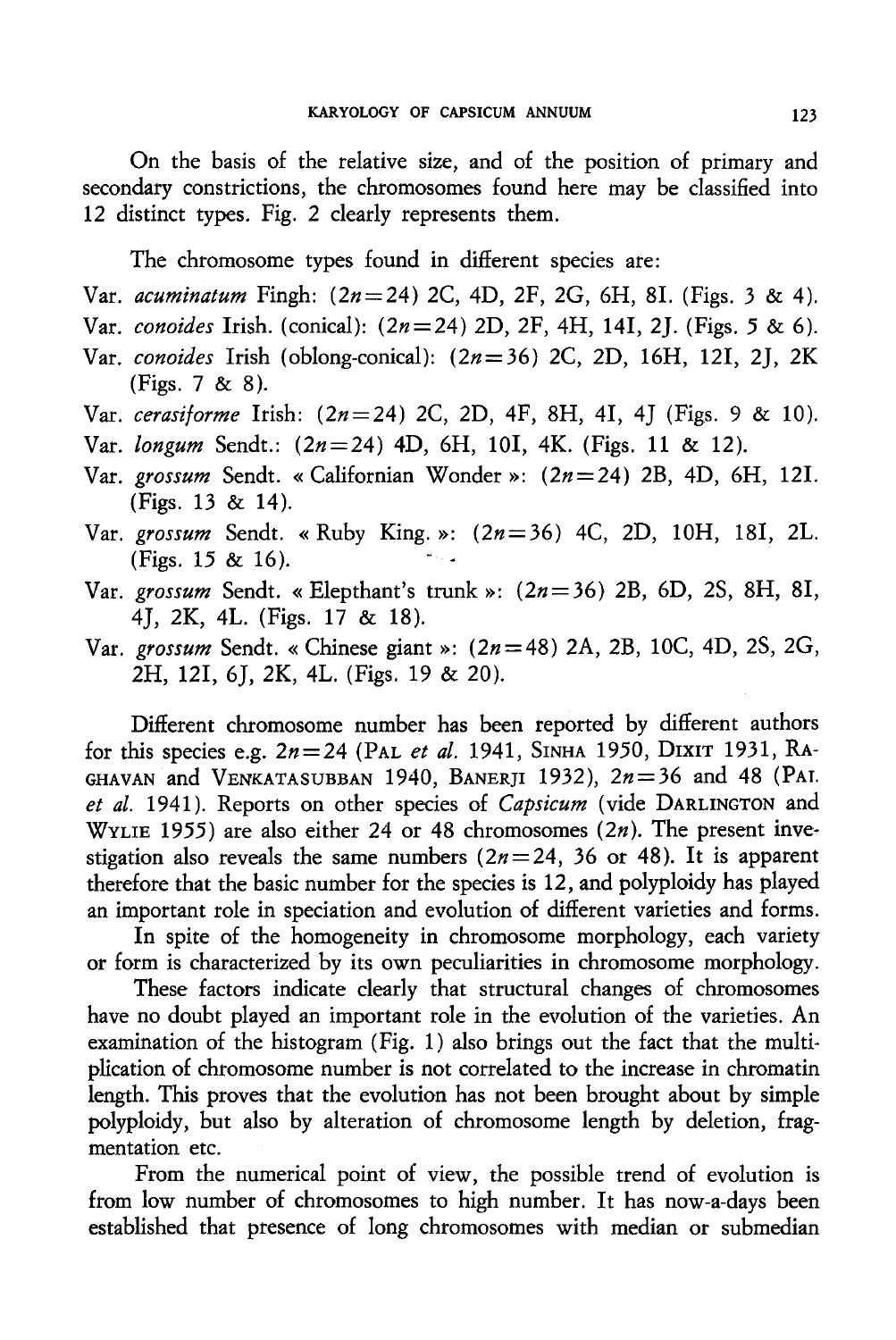

Fig. 2.  $-$  Chromosome types found in the present study.

Figs. 3 & 4. - Var. acuminatum. Somatic metaphase plate and idiogram respectively.

Figs. 5 & 6. - Var. conoides (Conical). Somatic metaphase plate and idiogram respectively. Figs. 7 & 8. - Var. conoides (Oblong-conical). Somatic metaphase plate and idiogram respectively.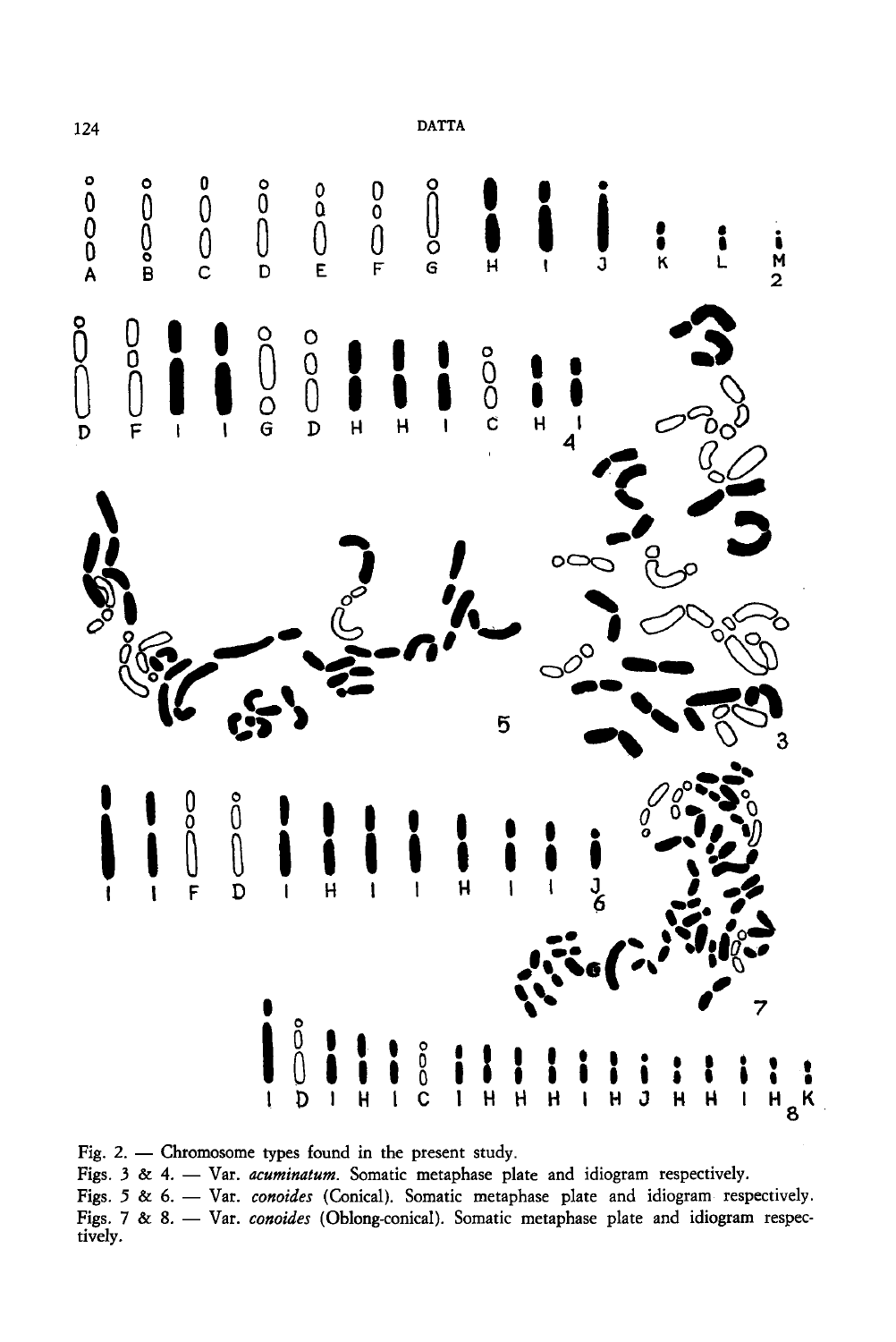

Figs. 9 & 10. - Var. cerasiforme. Somatic metaphase plate and idiogram respectively. Figs. 11 & 12. - Var. longum. Somatic metaphase plate and idiogram respectively. Figs. 13 & 14. -- Var. grossum, « Californian Wonder ». Somatic metaphase plate and idiogram respectively. Figs. 15 & 16. -- Var. grossum, « Ruby King ». Somatic metaphase plate and idiogram respectively Figs. 17 & 18. -- Var. grossum, « Elephant's Trunk ». Somatic metaphase plate and idiogram respectively. Figs. 19 & 20. - Var. grossum, « Chinese Giant ». Somatic methaphase plate and idiogram respectively.